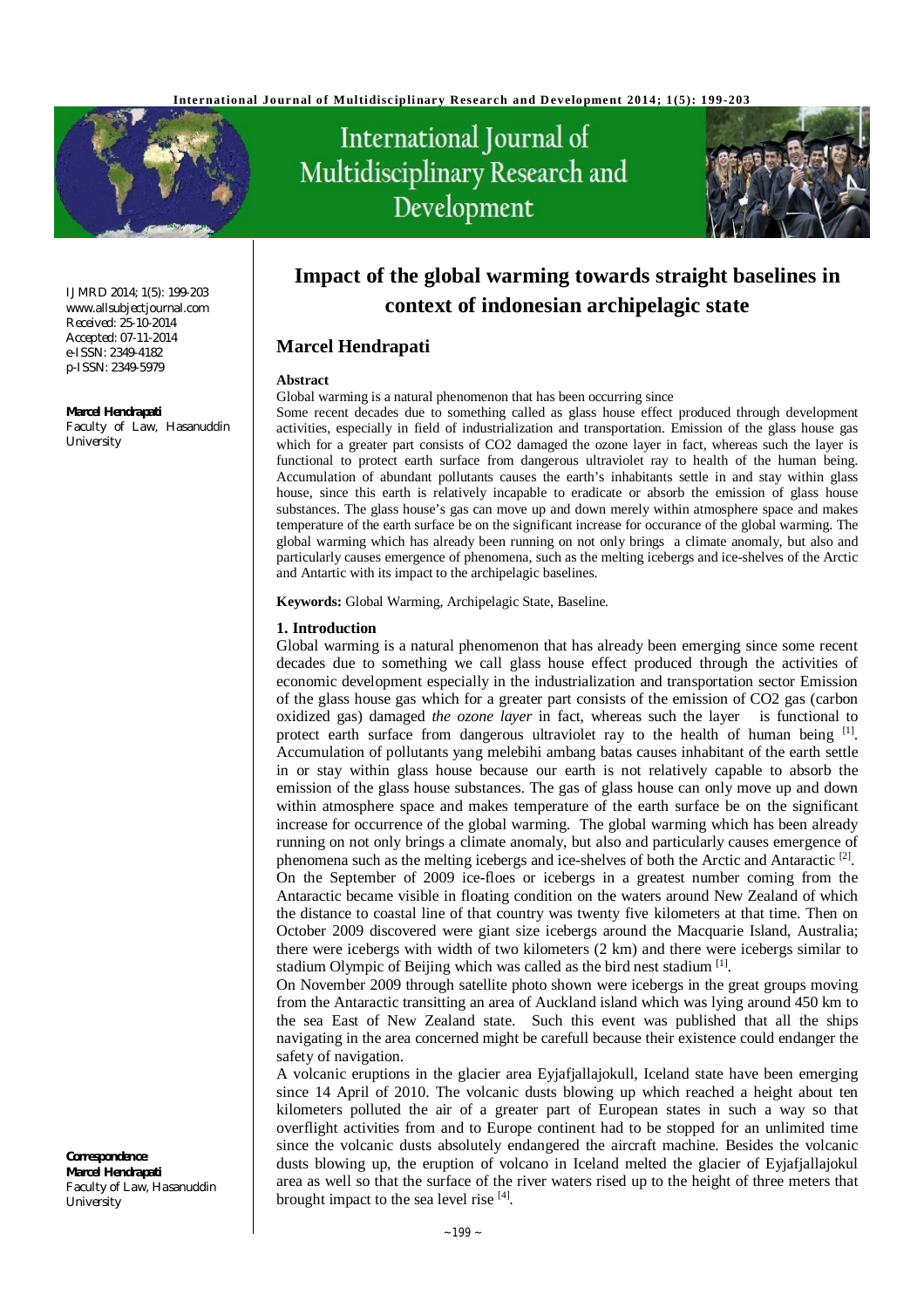Furthermore in July 2010 occurred an event, that is to say the sinking of an island within Panama archipelago called Carti Sugdub. The sea level rise due to the global warming results in and forces thousands of original inhabitants of Panama (ethnic group Kuma) leave their habitat on the islands of low plain in the archipelagic state of Caribbean. More irregular season, tornado and higher wave due to the global warming make the island concerned within the Panama archipelago sink <sup>[1]</sup>. The ice shelves in great number which were moving from the Antaractic region towards New Zealand country, and occurrence of volcano eruption in Iceland as well which melted down the glacier above, and the evacuation of the ethnic group Kuma from its habitat due to the sinking of an island Carti Sugdub within Panama archipelago caused by the marine surface increase due to global warming. All those phenomenas concerned constituted the signal of the global warming occurrence. Besides it brought impact to the climate change, the global warming has already caused the melting icebergs or ice-shelves which have been perpetual for thousands years. Nevertheless since some recent decades their existence in the Arctic and Antaractic have already been in a very dangerous level so that if there was not any international arrangement of binding force to prevent and suppress the global warming would accelerate the icebergs melting process which would furthermore cause the occurrence of the sea level rise. The sea level increased until a few metres due to global warming will threaten and have potentiality to sink both the island states and the archipelagic states lying on the Indian and Pacific Ocean. Republic of Indonesia as an archipelagic state and a maritime continent [1] will not be free from possibility of loss or sinking of thousands of islands, including the outermost small islands used as basepoints in drawing the archipelagic straight baselines. According to an analysis output made by an institution called as German Watch, Indonesian country occupied the third position to run the very high risk of the global warming impact. The establishment of this position was conducted on the basis of criteria regarding the occurrence of natural disaster related with the climate change due to the global warming. .

# **2. Formulation of Problem**

This article is written with the purpose to explicate various impacts of global warming towards the Indonesian archipelagic baselines as they are regulated in UNCLOS of 1982, which are implemented in various national legislations of Indonesian state, such as Law of Indonesian Republic Number 6 Year 1996 (regarding Indonesia Waters) and Government Regulation Number 38 Year 2002 (regarding the geographical coordinate list of basepoints of archipelagic baselines) and the other various acts. What kind of its impact is to the archipelagic baselines which are so essential for the maritime boundaries and the existence of the Indonesian Republic as an archipelagic state?  $[1]$ Furthermore, what sort of efforts will be conducted to suppress the impact of the global warming, where such efforts will contribute to keep and ensure the archipelagic baselines.Therefore this article will analize one of the law of the sea aspects related with the Indonesian archipelagic baselines which bring dryness, flood, tornado and occurrence of the sea level rise as well. Besides that, the analysis object also aims to discover variable efforts needed to be conducted to suppress or overcome the impact of the global warming,

where these efforts should be finally directed for a sustainable existence of the Indonesian Republic as an archipelagic state of which the main principle lies on the archipelagic baselines.

## **3. Global Warming and Outermost Islands**

The provision of article 47 of the Convention on the Law of the Sea of 1982 stipulates that an archipelagic state may draw straight archipelagic baselines joining the outermost points of the outermost islands and drying reefs of the archipelago provided that within such baselines are included the main islands and an area in which the ratio of the area of the water to the area of the land, including atolls, is between 1 to 1and 9 to 1.. This provision has been applied by Republic of Indonesia provided for in article  $5 - 6$  of the Law Number 6 Year 1996 regarding Indonesian Waters and articles 2, 3 and 4 of Government Regulation Number 38 Year 2002 regarding the geographical coordinate list of basepoints of the straight archipelagic baselines which certainly accommodate an Indonesian national interest in the waters as a whole, especially the waters which are lied in the internal part of the straight archipelagic baselines. These baselines aren't independent ones. That's why they have to be used in turn with the normal baselines, straight baselines, closing lines (on bays) and straight lines (on rivers and ports). The Government Regulation Number 38 Year 2002<sup>[1]</sup> implementing and specifying the provisions of articles 5 and 6 of the Law Number 6 Year 1996 regarding Indonesian archipelagic baselines also contains a sort of annex concerning the outermost islands of Indonesian Republic of which the number is 92, where every outermost island has already been established in the case of its coordinate to mark the position of the outermost islands concerned. Are the archipelagic baselines of which the cores are the straight archipelagic baselines of Indonesia, just limited on the 92 outermost islands used as the outermost points or basepoints. Is the whole number of straight archipelagic baselines just about 90 ones? Such this question constitutes a different matter which is not needed to analyze in this moment. Furthermore every straight archipelagic baselines shall not

exceed 100 nautical miles in its length, except 3 per cent of the total number of baselines enclosing any archipelago its length may exceed that length (100 nautical miles), but shall not exceed 125 nautical miles. It is estimated that each straight archipelagic baseline of Indonesia has average length from 80 until 100 nautical miles, but a few of them may exceed 100 nautical miles. The global warming elevates the sea surface level and causes large body of territory narrow, even so has potentiality to sink many islands, particularly the outermost small ones. Such this situation certainly may bring implication to the principles of archipelagic states which have been already implemented by Republic of Indonesia, such as inclusion of all the the main islands within the straight archipelagic baselines and the ratio of the area of the water to the area of the land, including atolls is between 1 to 1 and 9 to  $1^{[4]}$ .

Republic of Indonesia exists on third grade of being infected by the global warming impact which potentially makes thousands of the Indonesian islands sink, including the outermost islands used as basepoints in establishing the straight archipelagic baselines. In such these circumstances the straight archipelagic baselines where every such baseline has length about 80 until 100 nautical miles will be infected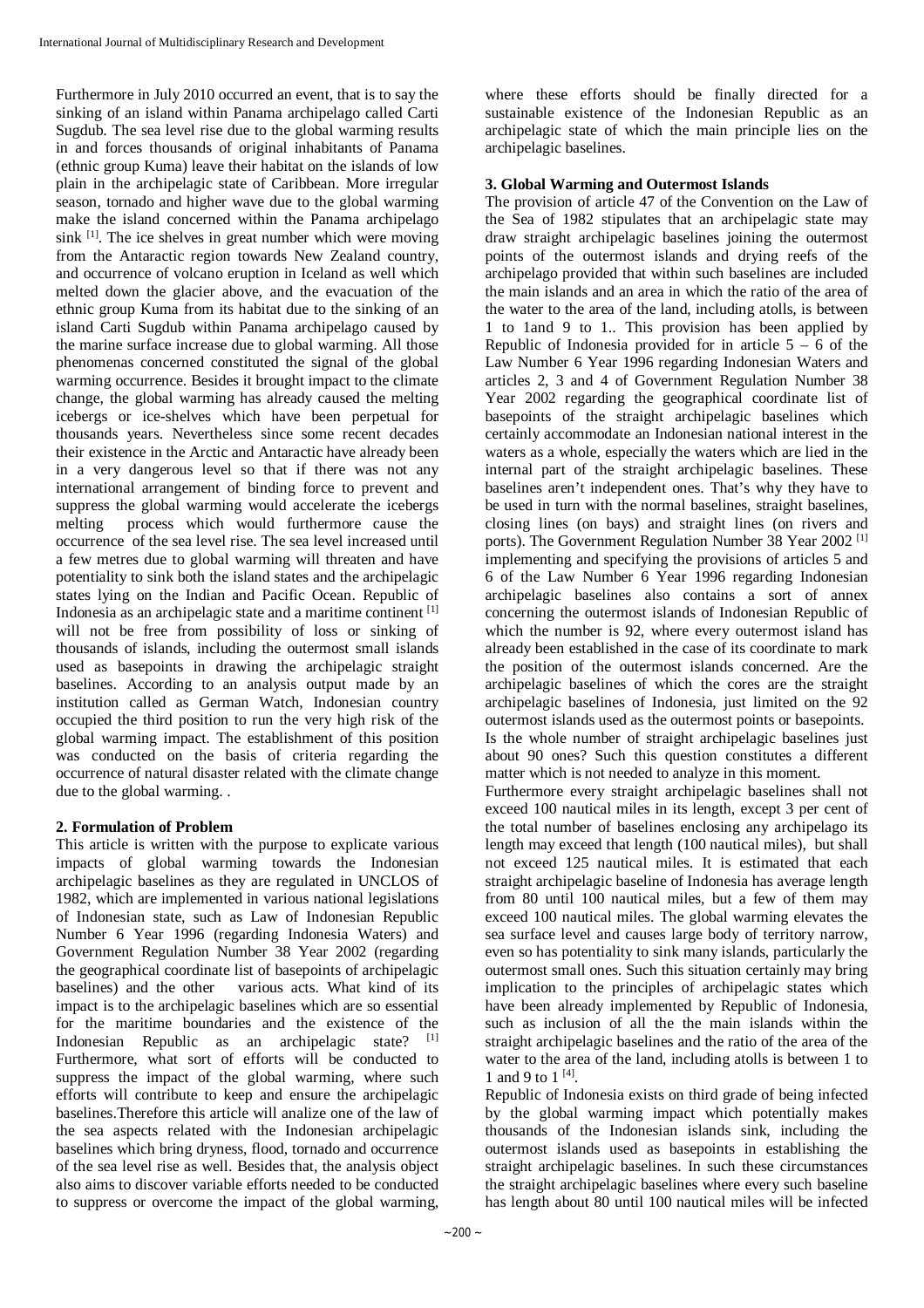of moving and changing when thousands of islands including the outermost small islands disappear or sink. If there isn't any international treaty of binding force to overcome the emission of glass house effects of which impact and result are so terrible, the existence of Indonesian country as archipelagic state will be something that has to be questionable from the sustainability point of view. However will a gap emerge between the present existing situation of Indonesia and its next situation marked or coloured by occurence of the straight archipelagic baselines, even this country will lose many straight archipelagic baselines due to singking of the outermost islands as a consequence of the global warming. Nevertheless it is necessary to emphasize again that such this condition is not something impossible to occur, if there isn't any international commitment to overcome this tremendous problem. Without any effort to mitigate the emission of glass house effects, particularly carbon dioxide (CO2), then in a long term the global warming will bring both a change of climate pattern and circle opf life and will sink and eliminate thousands of islands, including fourteen island states (Island State) in Indian Ocean (such as Maladewa) and Pacific Ocean (such as Seychelles, Tuvalu, Palau, Kiribati etc). Due to the global warming, at least eighteen islands sank and disappered from a world map, inter alia seven islands of New Guinea Statei. Island State Kiribati itself lost at least three islands and thirty other islands of Kiribati have being sunk.at this moment. Therefore various measures to overcome the impact of glass house effects's pollution, such as the increase of marine surface temperature, coral destruction due to the acidity of the sea, melting icebergs of Arctic and Antaractic area, sea level rise and sinking of the islands. Indonesian counyty is predicted to lose more or less two thousand islands on year 2030 if there isn't any effort both of the international community and especially of our country. It is inevitable that a part of more or less two thousand islands of this Republic which will be sinking is offcourse the outermost islands which are used so far as the outermost points or basepoints in drawing the straight archipelagic baselines, whereas these baselines constitute a main principle to ensure maritime boundaries and eventually the existence of the Indonesian Republic as an archipelagic state. The loss of a part of the outermost islands will certainly make the archipelagic straight baselines collapse and all its implications and finally may move forward to failure of our existence as archipelagic state.

A Configuration of the Indonesia's archipelagic state which is similar to a lumping horse (kuda lumping) [4] as something acknowledged through the cultural art of Javanese community may potentially remain as a remembrance if the emission of glass house gasses which are so damaging and harmful can't be suppressed by international society. The configuration concerned can't be separated from and has to be seen in context of the article 47 paragraph 3 of 1982 Convention on the Law of the Sea and article 3 paragraph 3 of Law Number 6 Year 1996 stipulating that the drawing of the archipelagic straight baselines shall not depart to any appreciable extent from the general configuration of the archipelago. The configuration created through straight archipelagic baselines which are used secara silih berganti with the other baselines does not depart to any appreciable extent from the general configuration of the Indonesia's archipelago territory, since when this configuration is observed accurately, it shows something artistic of which

performance is similar to a figure of lumping horse (kuda lumping) that is very famous in the cultural art of Java. The global warming potentially sinking and eliminating thousands of islands from the world map, including hundreds of the outermost islands of Indonesia may impact to destroy the configuration of archipelago territory of so beautiful country and furthermore its existence as archipelagic state. As a consequence the international community generally and Indonesia particularly should take variable measures to overcome the glass house effects polluting and damaging the atmosphere as main cause of the occurance of the global warming with all the impacts and consequences.

## **4. Efforts for Overcoming the Global Warming Impact**

Copenhagen Accord adopted through Summit Conference on Climate Change in the Middle of December 2009 gained objection and protest coming from developing countries supposing that such this agreement has no binding force and mainly it does't establish a certain time limit to mitigate glass house emission which for a greater part consists of carbon oxidized. In various literatures used as international reference, such the agreement may be classified into agreement called as soft law because its substance just contains a number of recommendations, suggestions or encouragements for states untuk observe and implement its provisions. The implementation of the provisions of such the agreement muchly depends upon the commitment of every country in incorporating and implementing them in its national law inasmuch such the agreement hasn't internationally any binding force to the states [1] . The Copenhagen Accord regarding climate change can be classified into soft law and not hard law, since the content of such the agreement consists of recommendations or encouragements for industrialized countries, inter alia to register individually their emission reduction target. For the developing states are there some recommendations to register a number of measures which will be conducted in order to terminate or stop the global warming pollution in a specific number. The President of United States, Barrack Obama stated that the consensus concerned constituted terobosan yang belum pernah terjadi sebelumnya [6]. We have already been walking far, but we still have to walk more far again. If all the states or majority of the states expect previously until a comprehensive and binding consent is achieved, we won't do any advance. In existing circumstance, what does exist is frustration and sarcasm merely, doesn't take an advanced measure, but we stop with taking two steps of setback. A group of developing states criticizes the Copenhagen Accord as an insufficient consent because such this consent hasn't any binding force, whereas it stipulates as well that the emission of carbon oxidized must be reduced until the rise of global temperature does not go above two degree Celsius. Therefore it is more advanced than all the previous declarations (such as the Bali Road Map) which were adopted by developed states.

Regarding the measures which have to be committed by Republic of Indonesia to overcome the global warming potentially bringing various disasters and mainly threatening the existence of the straight archipelagic baselines which are base of the Union State of the Indonesian Republic (NKRI or Negara Kesatuan Republik Indonesia) as archipelagic state, then a thing which has been already said by our President, Susilo Bambang Yudhoyono in his speech in front of delegations coming from negotiating states of the United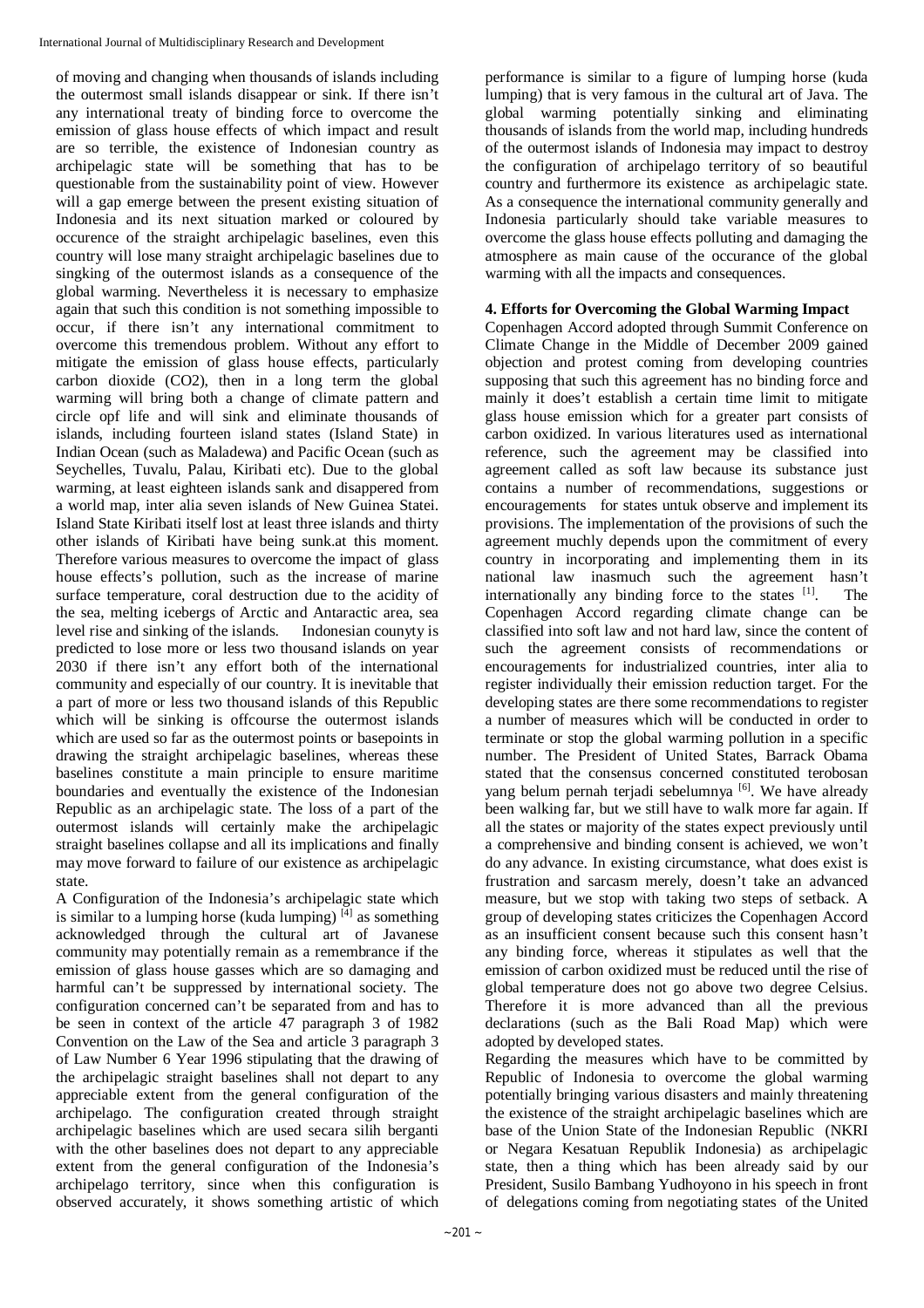Nations'Summit Conference regarding the Climate Change 2009 in Copenhagen, (it) had better be used as guidelines. He encourages that all the sides should dispel their interest each other in such a way that there might be a gap or possibility to achieve a maximal consensus and cooperation. Republic of Indonesia wishes to become a part of the global solution, especially in issue of the climate change. A wish to overcome the climate change issue as a consequence of the global warming could be realized inter alia with trying to mitigate voluntarily the emission of glass house effects as much as 26 percentages on 2020 or 41 percentages if this Republic obtain a foreign aid in the form of transfer of technology or financial aid in order to make adaptation and mitigation to the climate change..

How to achieve or to realize the achievement of the glass house effects' emission target as much as 26 percentages, it has to be realized through implementation of the various laws related with the protection and preservation of the environment, inter alia such as the Law Number 32 Year 2009 regarding the environment, the Presidential Regulation Number 78 Year 2005 regarding the management of the outermost small islands, which can support the achievement of the emission's reduction target on 2020 and soon. Furthermore, it has to be followed with the law enforcement in case of a violation of the laws, containing civil, administrative and criminal sanctions. Besides that, our country also needs to design and formulate an integrated and comprehensive national policy, which is incorporated and specified in a number of programs and action plans to make all the Indonesian people be aware of the significance and urgency to reduce or mitigate the emission of glass house effects. Finally, the national policy must be incorporated and institutionalized in law, government regulation and even in Peraturan Daerah stipulating inter alia, meaning of the global warming, the climate change, the causes of the occurance of global warming, the impact and consequence of the global warming, the sides of role and responsibility for its impact and consequence, the law enforcement, and so on.

If the Republic of Indonesia wants to reduce the emission of glass house effects as much as 26 percentages on 2020, it must be more serious to commit concrete measures towards the achievement of the target which was voluntarily prescribed. These concrete measures, for instance if the Government of Indonesian Republic is eager to encourage the emission reduction in the sector of transportation, then besides must provide the enviromentally friendly energy (bio fuel, bio solar), the Government must offer any incentive as well (in a form of tax reduction) for environmentally friendly car.

The real measures which have to be conducted by Republic of Indonesia aim to realize the mitigation of the glass house effects' emission as much as 26 percentages coming from the various sectors. Those measures will be just significant to overcome the impact of the global warming, mainly towards the small outermost islands and straight archipelagic baselines, if they gain any support of both the developing countries and the industrialized countries, particularly the countries producing greatest emission (China, United States, Russia, India, Japan, Germany, Canada, England, South Korea). Such this support is expected not only as lip service, but only and especially each state should voluntarily establish the national target for the emission mitigation, where the realization of the target should be implemented and specified with some concrete measures. The expectation

of the support concerned is very essential, because the commitment created through the various conferences of the UN regarding the climate change does't give any satisfaction to many states, particularly European Union and developing countries, since the existing agreements (such as The Bali Road Map, the Copenhagen Accord) have no binding force. Those agreements are different from the 1997 Kyoto Protocol. The Protocol which has been ever signed and ratified by United States under President Bill Clinton, but in fact this ratification was nullified or canceled by President George Walker Bush when he just became President of the United States on the beginning of 2000, whereas the Protocol mentioned above really has a binding force, provided it complies with a number of ratifications needed.for its entry into force. Nevertheless the 1997 Protocol cannot internationally come into force because the number of ratification needed to make this Protocol apply is not completed until this moment. This Protocol cannot apply effectively without participation of United States even though the ratification number is reached before 2012. The agreement on the climate change as it is stipulated in the Bali Road Map and the Copenhagen Accord merely contains recommendation or encouragement to negotiating states to establish individual target for mitigating voluntarily the glass house emission. Such this agreement cannot ensure the achievement of the determined target. Therefore the fear of potentially sinking of thousands of Indonesia's islands, including a part of the outermost small islands which are used so far as the basepoints for drawing the straight archipelagic baselines, it (that is the fear concerned) might become a reality. The existence of the Union State of Republic of Indonesia (NKRI) as an Archipelagic State is not something impossible when it is in dangerous situation due to no internationally binding commitment or no international treaty which obliges the states, mainly the greatest emitter states to mitigate the emission, for instance as much 25 percentages until 30 percentages of glass house effects' emission on 2020, or as much 41 percentages calculated from the 1990.level.

# **5. Conclusion**

Based on description as to the impact of global warming to the archipelagic baselines mentioned above, can be attracted some concluding remarks:

1) There is a closed connection between the glass house effects'emission, the global warming, the climate change, the increase of marine surface temperature, the melting icebergs in Arctic and Antaractic area, the loss or sinking of thousands of islands from the world map, including the outermost small islands of this country which are used as basepoints for drawing the straight archipelagic baselines thus far, even it isn't impossible that a final risk is the existence of the Union State of the Indonesian Republic.as archipelagic state. The sinking of the outermost islands due to the global warming would move the straight baselines, would make the various boundary agreements between every neighbour state and our country change, even the Indonesian Republic existence as archipelagic state would be in dangerous condition.

2) The Copenhagen Accord 2009 is not an international agreement of binding force. This agreement or declaration merely contains encouragements or recommendations for the states, particularly industrialized states to make voluntary registration regarding the individual target for reducing the